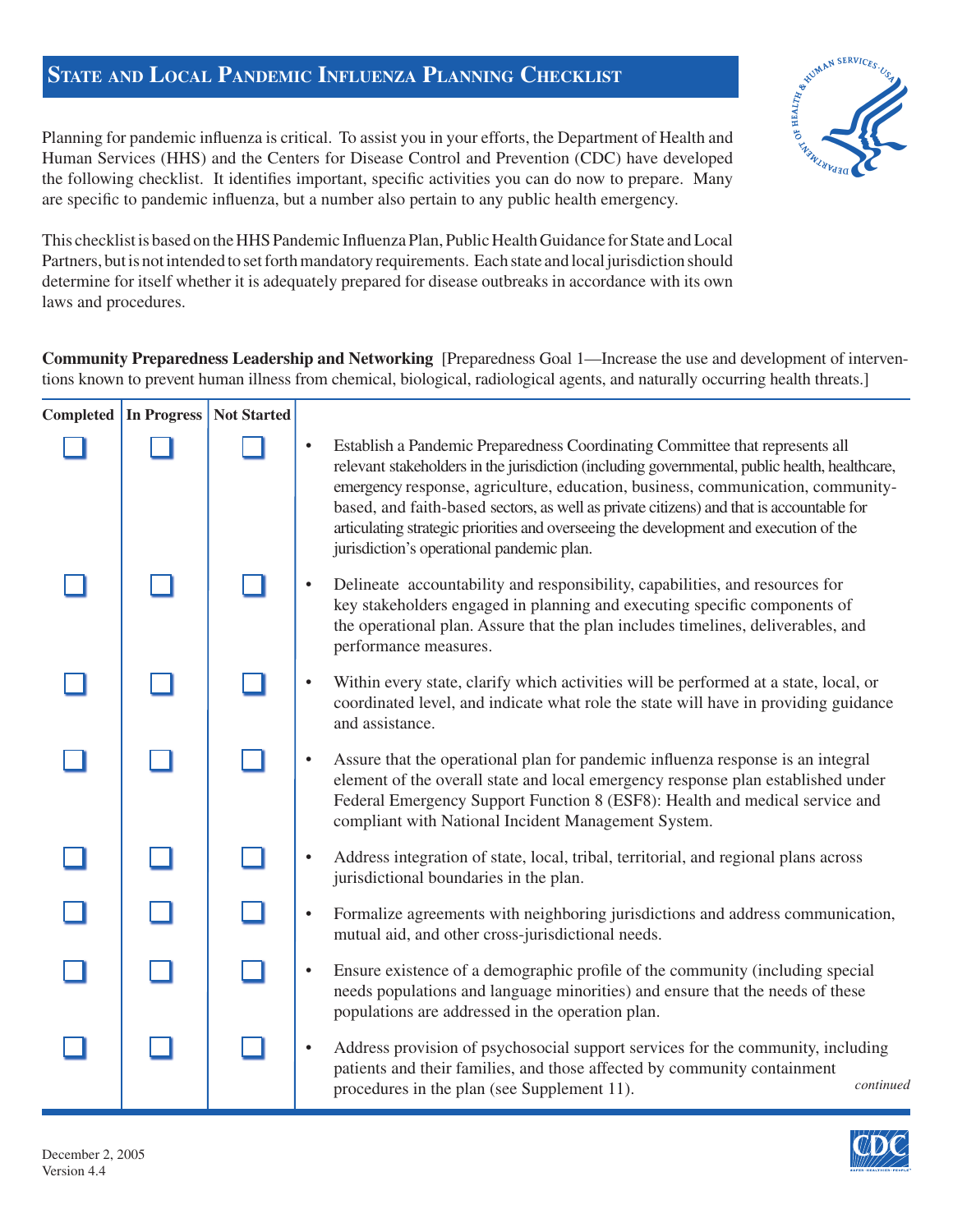| Completed In Progress | <b>Not Started</b> |           |                                                                                                                                                                                                                                                                                                                                                                                                                                                |
|-----------------------|--------------------|-----------|------------------------------------------------------------------------------------------------------------------------------------------------------------------------------------------------------------------------------------------------------------------------------------------------------------------------------------------------------------------------------------------------------------------------------------------------|
|                       |                    |           | Test the communication operational plan that addresses the needs of targeted<br>public, private sector, governmental, public health, medical, and emergency<br>response audiences; identifies priority channels of communication; delineates the<br>network of communication personnel, including lead spokespersons and persons<br>trained in emergency risk communication; and links to other communication<br>networks (see Supplement 10). |
|                       |                    |           | Identify for all stakeholders the legal authorities responsible for executing the opera-<br>tional plan, especially those authorities responsible for case identification, isolation,<br>quarantine, movement restriction, healthcare services, emergency care, and mutual aid.                                                                                                                                                                |
|                       |                    | $\bullet$ | Make clear to all stakeholders the process for requesting, coordinating, and<br>approving requests for resources to state and federal agencies.                                                                                                                                                                                                                                                                                                |
|                       |                    |           | Create an Incident Command System for the pandemic plan based on the National<br>Incident Management System and exercise this system along with other operational<br>elements of the plan.                                                                                                                                                                                                                                                     |
|                       |                    |           | Assist in establishing and promoting community-based task forces that support<br>healthcare institutions on a local or regional basis.                                                                                                                                                                                                                                                                                                         |
|                       |                    |           | Identify the authority responsible for declaring a public health emergency at the state<br>and local levels and for officially activating the pandemic influenza response plan.                                                                                                                                                                                                                                                                |
|                       |                    |           | Identify the state and local law enforcement personnel who will maintain public<br>order and help implement control measures. Determine in advance what will<br>constitute a "law enforcement" emergency and educate law enforcement officials so<br>that they can pre-plan for their families to sustain themselves during the emergency.                                                                                                     |
|                       |                    |           | Ensure that the plans are scalable, to the magnitude and severity of the pandemic<br>and available resources. Revise as necessary.                                                                                                                                                                                                                                                                                                             |

**Surveillance** [HHS Supplement 1. Preparedness Goal 3—Decrease the time needed to detect and report chemical, biological, or radiological agents in tissue, food, or environmental agents that cause threats to the public's health. Preparedness Goal 5—Decrease the time to identify causes, risk factors, and appropriate interventions for those affected by threats to the public's health.]

| Completed | In Progress | <b>Not Started</b> |                                                                                                                                                                                                                                                                                                                                                     |
|-----------|-------------|--------------------|-----------------------------------------------------------------------------------------------------------------------------------------------------------------------------------------------------------------------------------------------------------------------------------------------------------------------------------------------------|
|           |             |                    | Conduct year-round traditional surveillance for seasonal influenza (e.g., virologic,<br>outpatient visits, hospitalization, and mortality data), including electronic reporting.                                                                                                                                                                    |
|           |             |                    | Improve capacity for rapid identification of unusual influenza strains by working<br>with federal partners to enhance laboratory-based monitoring of seasonal influenza<br>subtypes, as described in Supplement 1 (Surveillance).                                                                                                                   |
|           |             |                    | Develop and be prepared to implement enhanced surveillance once a pandemic is<br>detected to ensure recognition of the first cases of pandemic virus infection in time<br>to initiate appropriate containment protocols, and exercise regularly.                                                                                                    |
|           |             |                    | Link and routinely share influenza data from animal and human health surveillance<br>systems.                                                                                                                                                                                                                                                       |
|           |             |                    | Obtain and track information daily during a pandemic (coordinating with<br>epidemiologic and medical personnel) on the numbers and location of newly<br>hospitalized cases, newly quarantined persons, and hospitals with pandemic<br>influenza cases. Use these reports to determine priorities among community<br>outreach and education efforts. |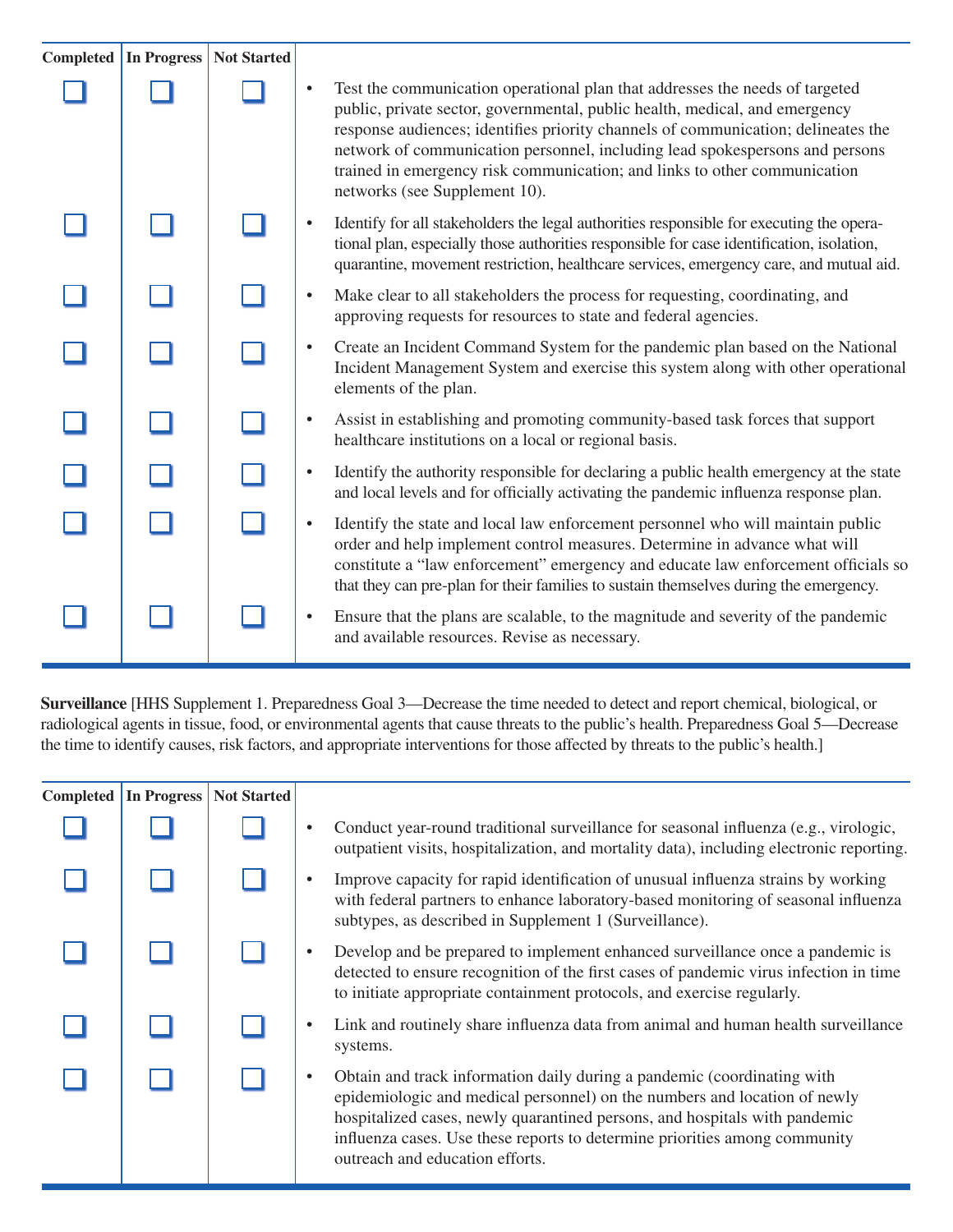**Public Health and Clinical Laboratories** [HHS Supplement 2. Preparedness Goal 3—Decrease the time needed to detect and report chemical, biological, and radiological agents in tissue, food, or environmental agents that cause threats to the public's health.]

| <b>Completed</b> | <b>In Progress</b> | <b>Not Started</b> |                                                                                                                                                                                                                                                                                                             |
|------------------|--------------------|--------------------|-------------------------------------------------------------------------------------------------------------------------------------------------------------------------------------------------------------------------------------------------------------------------------------------------------------|
|                  |                    |                    | Institute surveillance for influenza-like illnesses (ILI) among laboratory personnel<br>working with novel influenza viruses.                                                                                                                                                                               |
|                  |                    |                    | Develop and test a plan for surge capacity of public health and clinical laboratories<br>to meet the needs of the jurisdiction during a pandemic.                                                                                                                                                           |
|                  |                    |                    | Assess regularly the influenza diagnostic testing proficiency and adherence to<br>biosafety containment and biomonitoring protocols.                                                                                                                                                                        |
|                  |                    |                    | Inform frontline clinicians and laboratory personnel of protocols for safe specimen<br>collection and testing, how and to whom a potential case of novel influenza should<br>be reported, and the indications and mechanism for submitting specimens to referral<br>laboratories (see Supplements 3, 4, 5). |

**Healthcare and Public Health Partners** [HHS Supplement 3. Preparedness Goal 6—Decrease the time needed to provide countermeasures and health guidance to those affected by threats to the public's health.]

| Completed In Progress | <b>Not Started</b> |           |                                                                                                                                                                                                                                                                                                                                                                                             |
|-----------------------|--------------------|-----------|---------------------------------------------------------------------------------------------------------------------------------------------------------------------------------------------------------------------------------------------------------------------------------------------------------------------------------------------------------------------------------------------|
|                       |                    |           | Test the operational plan for the healthcare sector (as part of the overall plan)<br>that addresses safe and effective 1) healthcare of persons with influenza during a<br>pandemic, 2) the legal issues that can affect staffing and patient care, 3) continuity<br>of services for other patients, 4) protection of the healthcare workforce, and<br>5) medical supply contingency plans. |
|                       |                    |           | Ensure all components of the healthcare delivery network (e.g., hospitals, long-term<br>care, home care, emergency care) are included in the operational plan and that the<br>special needs of vulnerable and hard-to-reach patients are addressed.                                                                                                                                         |
|                       |                    |           | Ensure that plan provides for real-time situational awareness of patient visits,<br>hospital bed and intensive care needs, medical supply needs, and medical staffing<br>needs during a pandemic.                                                                                                                                                                                           |
|                       |                    |           | Test the operational plan for surge capacity of healthcare services, workforce, and<br>supplies to meet the needs of the jurisdiction during a pandemic.                                                                                                                                                                                                                                    |
|                       |                    | $\bullet$ | Test the plan provisions for mortuary services during a pandemic.                                                                                                                                                                                                                                                                                                                           |
|                       |                    | $\bullet$ | Maintain a current roster of all active and formerly active healthcare personnel<br>available for emergency healthcare services.                                                                                                                                                                                                                                                            |
|                       |                    |           | Determine what constitutes a medical staffing emergency and exercise the<br>operational plan to obtain appropriate credentials of volunteer healthcare personnel<br>(including in-state, out-of-state, international, returning retired, and non-medical<br>volunteers) to meet staffing needs during a pandemic.                                                                           |
|                       |                    |           | Ensure healthcare facilities in the jurisdiction have tested a plan for isolating and<br>cohorting patients with known or suspected influenza, for training clinicians, and<br>for supporting the needs for personal protective equipment.                                                                                                                                                  |
|                       |                    |           | Ensure the healthcare facilities in the jurisdiction have tested an operational plan<br>to initiate, support, and implement quarantine of potentially exposed healthcare<br>personnel (see Supplements 4 and 5).                                                                                                                                                                            |
|                       |                    |           |                                                                                                                                                                                                                                                                                                                                                                                             |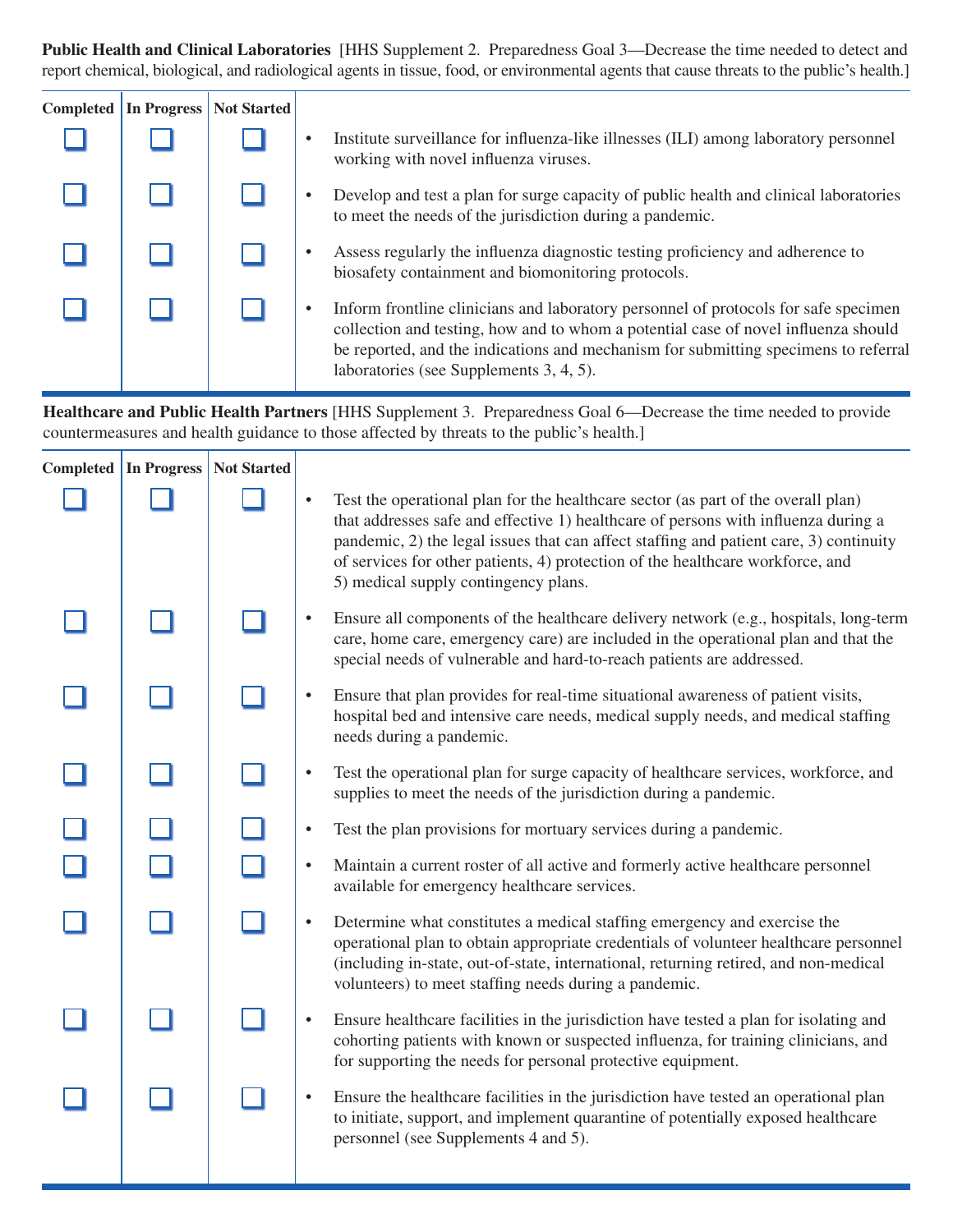**Infection Control and Clinical Guidelines** [HHS Supplements 4 and 5. Preparedness Goal 6—Decrease the time needed to provide countermeasures and health guidance to those affected by threats to the public's health.]

| Completed | In Progress | Not Started |                                                                                                                                                                                                                                          |
|-----------|-------------|-------------|------------------------------------------------------------------------------------------------------------------------------------------------------------------------------------------------------------------------------------------|
|           |             |             | Ensure the Health Alert Network in the jurisdiction reaches at least 80% of all<br>practicing, licensed, frontline healthcare personnel and links via the communication<br>network to other pandemic responders (see Supplements 3, 10). |
|           |             |             | Craft messages to help educate healthcare providers about novel and pandemic<br>influenza, and infection control and clinical guidelines, and the public about<br>personal preparedness methods.                                         |
|           |             |             | Develop and test a plan (as part of the communication plan) to regularly update<br>providers as the influenza pandemic unfolds.                                                                                                          |
|           |             |             | Ensure appropriate local health authorities have access to EPI-X and are trained in its use.                                                                                                                                             |

**Vaccine Distribution and Use** [HHS Supplement 6. Preparedness Goal 6—Decrease the time needed to provide countermeasures and health guidance to those affected by threats to the public's health.]

| Completed   In Progress | <b>Not Started</b> |   |                                                                                                                                                                                                                                                                                                                                                                                                                                                    |
|-------------------------|--------------------|---|----------------------------------------------------------------------------------------------------------------------------------------------------------------------------------------------------------------------------------------------------------------------------------------------------------------------------------------------------------------------------------------------------------------------------------------------------|
|                         |                    |   | Work with healthcare partners and other stakeholders to develop state-based plans for<br>vaccine distribution, use, and monitoring; and for communication of vaccine status.                                                                                                                                                                                                                                                                       |
|                         |                    |   | Exercise an operational plan that addresses the procurement, storage, security,<br>distribution, and monitoring actions necessary (including vaccine safety) to ensure<br>access to this product during a pandemic.                                                                                                                                                                                                                                |
|                         |                    |   | Ensure the operational plan delineates procedures for tracking the number and priority<br>of vaccine recipients, where and by whom vaccinations will be given, a distribution<br>plan for ensuring that vaccine and necessary equipment and supplies are available<br>at all points of distribution in the community, the security and logistical support for<br>the points of distribution, and the training requirements for involved personnel. |
|                         |                    |   | Address vaccine security issues, cold chain requirements, transport and storage<br>issues, and biohazardous waste issues in the operational plan.                                                                                                                                                                                                                                                                                                  |
|                         |                    | ٠ | Address the needs of vulnerable and hard-to-reach populations in the operational plan.                                                                                                                                                                                                                                                                                                                                                             |
|                         |                    |   | Document with written agreements the commitments of participating personnel and<br>organizations in the vaccination operational plan.                                                                                                                                                                                                                                                                                                              |
|                         |                    |   | Inform citizens in advance about where they will be vaccinated.                                                                                                                                                                                                                                                                                                                                                                                    |

**Antiviral Drug Distribution and Use** [HHS Supplement 7. Preparedness Goal 6—Decrease the time needed to provide countermeasures and health guidance to those affected by threats to the public's health.]

| Completed | In Progress | <b>Not Started</b> |                                                                                                                                                                                                                                                                                                     |
|-----------|-------------|--------------------|-----------------------------------------------------------------------------------------------------------------------------------------------------------------------------------------------------------------------------------------------------------------------------------------------------|
|           |             |                    | Develop state-based plans for distribution and use of antiviral drugs during a pandemic via the<br>Strategic National Stockpile (SNS), as appropriate, to healthcare facilities that will administer<br>them to priority groups. Establish methods for monitoring and investigating adverse events. |
|           |             |                    | Test the operational plan that addresses the procurement, storage, security, distribution, and<br>monitoring actions necessary to assure access to these treatments during a pandemic.                                                                                                              |
|           |             |                    | Ensure the jurisdiction has a contingency plan if unlicensed antiviral drugs<br>administered under Investigational New Drug or Emergency Use Authorization<br>provisions are needed.                                                                                                                |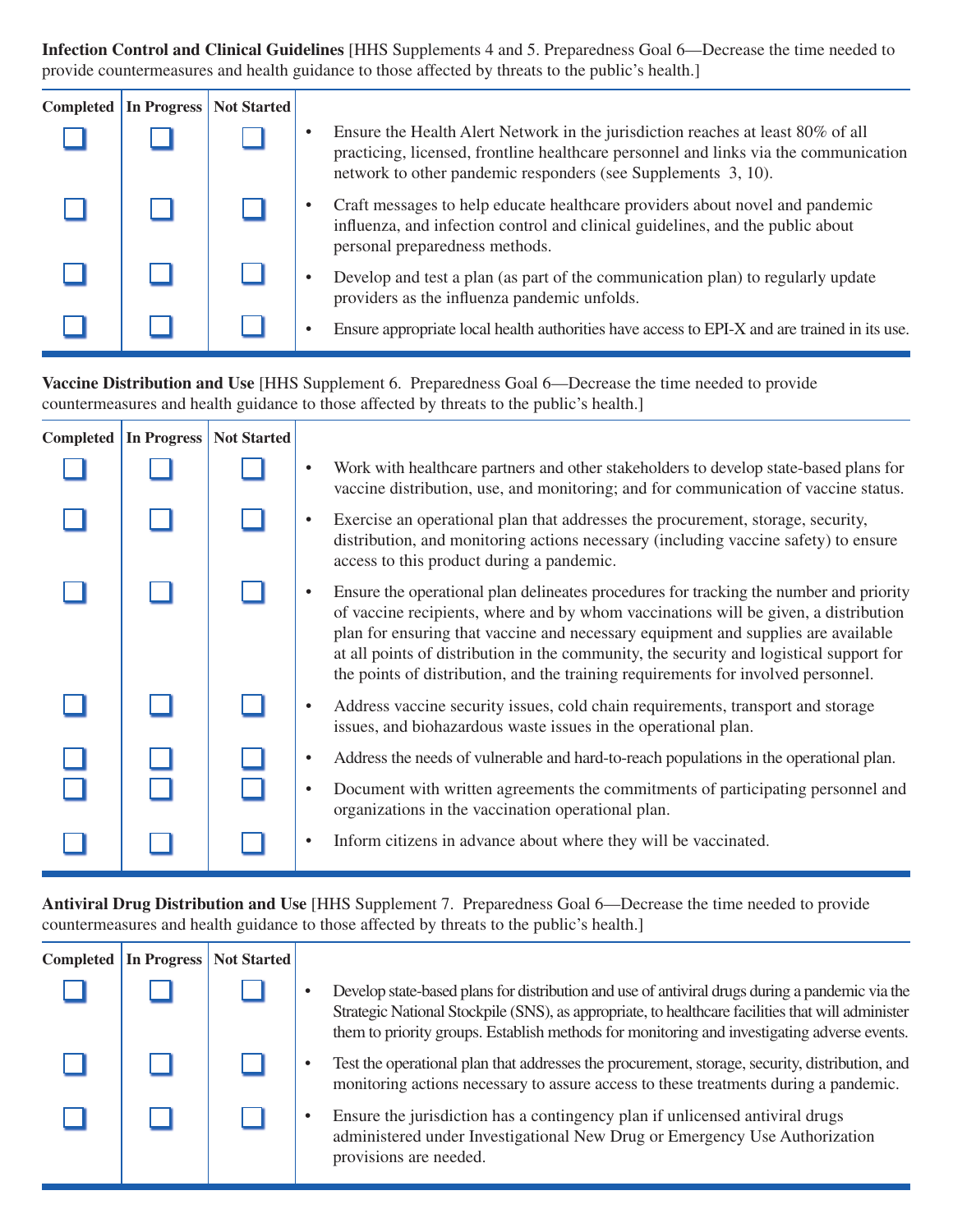**Community Disease Control and Prevention (including managing travel-related risk of disease transmission)** [HHS Supplements 8 and 9. Preparedness Goal 6—Decrease the time needed to provide countermeasures and health guidance to those affected by threats to the public's health.]

| Completed | In Progress | <b>Not Started</b> |                                                                                                                                                                                                                                                                                                                                                                                                                                                                                                                                                                                               |
|-----------|-------------|--------------------|-----------------------------------------------------------------------------------------------------------------------------------------------------------------------------------------------------------------------------------------------------------------------------------------------------------------------------------------------------------------------------------------------------------------------------------------------------------------------------------------------------------------------------------------------------------------------------------------------|
|           |             |                    | Exercise the jurisdiction's operational plan to investigate and contain potential cases or<br>local outbreaks of influenza potentially caused by a novel or pandemic strain.                                                                                                                                                                                                                                                                                                                                                                                                                  |
|           |             |                    | Exercise the jurisdiction's containment operational plan that delineates procedures<br>for isolation and quarantine, the procedures and legal authorities for implementing<br>and enforcing these containment measures (such as school closures, canceling<br>public transportation, and other movement restrictions within, to, and from the<br>jurisdiction) and the methods that will be used to support, service, and monitor<br>those affected by these containment measures in healthcare facilities, other<br>residential facilities, homes, community facilities, and other settings. |
|           |             |                    | Ensure the jurisdiction has exercised the operational plan to implement various<br>levels of movement restrictions within, to, and from the jurisdiction.                                                                                                                                                                                                                                                                                                                                                                                                                                     |
|           |             |                    | Inform citizens in advance about what containment procedures may be used in the<br>community.                                                                                                                                                                                                                                                                                                                                                                                                                                                                                                 |

**Public Health Communications** [HHS Supplement 10. Preparedness Goal 4—Improve the timeliness and accuracy of communications regarding threats to the public's health.]

| <b>Completed</b> | <b>In Progress</b> | <b>Not Started</b> |                                                                                                                                                                       |
|------------------|--------------------|--------------------|-----------------------------------------------------------------------------------------------------------------------------------------------------------------------|
|                  |                    |                    | Assess readiness to meet communications needs in preparation for an influenza<br>pandemic, including regular review, exercise, and update of communications plans.    |
|                  |                    |                    | Plan and coordinate emergency communication activities with private industry,<br>education, and non-profit partners (e.g., local Red Cross chapters).                 |
|                  |                    |                    | Identify and train lead subject-specific spokes persons.                                                                                                              |
|                  |                    |                    | Provide public health communications staff with training on risk communications<br>for use during an influenza pandemic.                                              |
|                  |                    |                    | Develop and maintain up-to-date communications contacts of key stakeholders and<br>exercise the plan to provide regular updates as the influenza pandemic unfolds.    |
|                  |                    |                    | Implement and maintain, as appropriate, community resources, such as hotlines and<br>Web site, to respond to local questions from the public and professional groups. |
|                  |                    |                    | Ensure the provision of redundant communication systems/channels that allow for<br>the expedited transmission and receipt of information.                             |

**Workforce Support: Psychosocial Considerations and Information Needs** [HHS Supplement 11. Preparedness Goal 6— Decrease the time needed to provide countermeasures and health guidance to those affected by threats to the public's health.]

| <b>Completed In Progress   Not Started  </b> |  |                                                                                                                                                                                                                                                                                                                        |
|----------------------------------------------|--|------------------------------------------------------------------------------------------------------------------------------------------------------------------------------------------------------------------------------------------------------------------------------------------------------------------------|
|                                              |  | Develop a continuity of operations plan for essential health department services,<br>including contingency planning for increasing the public health workforce in<br>response to absenteeism among health department staff and stakeholder groups that<br>have key responsibilities under a community's response plan. |
|                                              |  | Ensure availability of psychosocial support services (including educational and<br>training materials) for employees who participate in or provide support for the<br>response to public health emergencies such as influenza pandemics.<br>continued                                                                  |